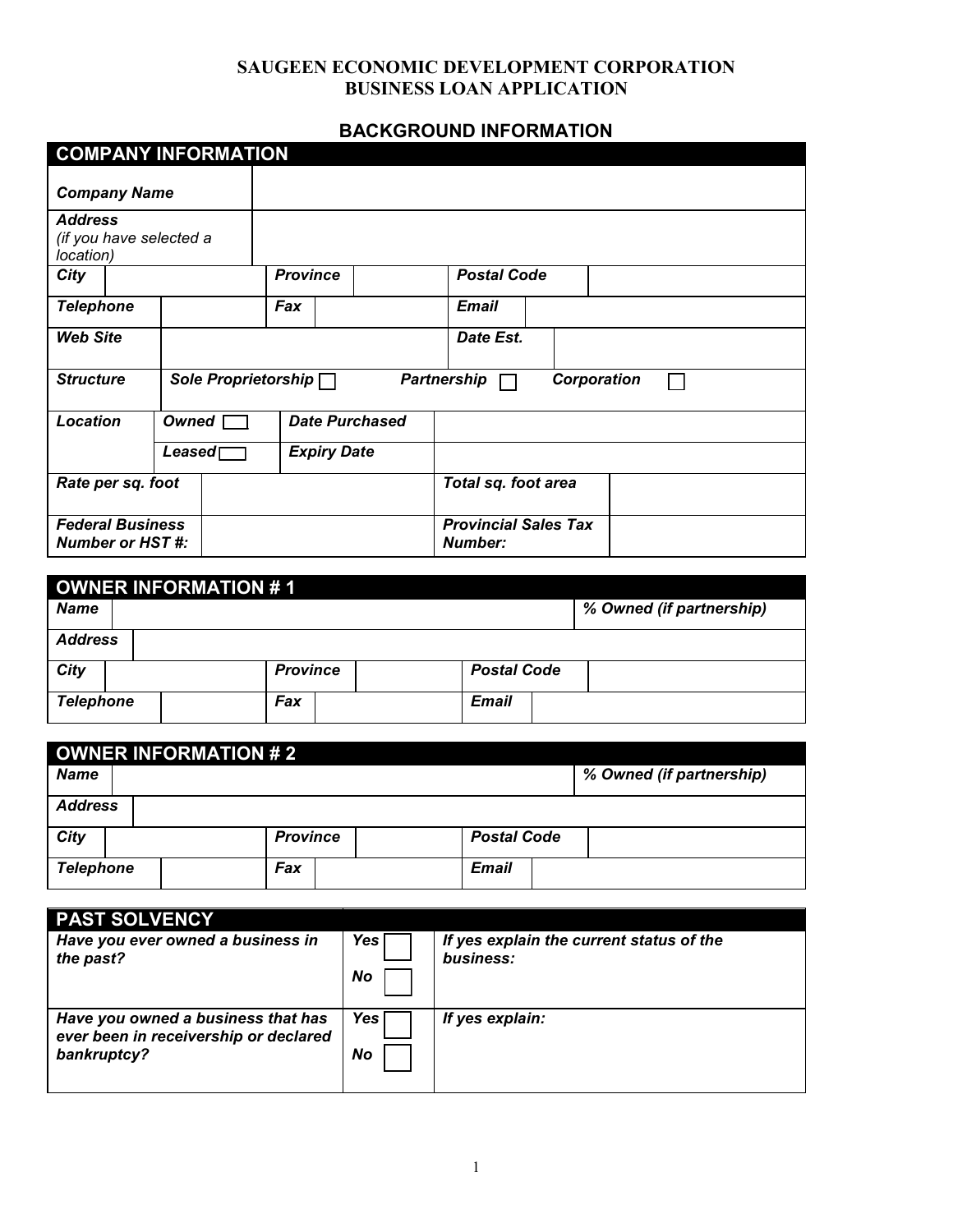|                      | <b>BUSINESS BANKING INFORMATION</b> |
|----------------------|-------------------------------------|
| <b>Business Bank</b> |                                     |
|                      |                                     |
| <b>Address</b>       |                                     |
| <b>Telephone</b>     | <b>Contact</b>                      |

| <b>BUSINESS &amp; PERSONAL REFERENCES (specify)</b> |                     |  |  |  |
|-----------------------------------------------------|---------------------|--|--|--|
| <b>Name &amp; Address</b>                           | <b>Contact Name</b> |  |  |  |
|                                                     | <b>Phone</b>        |  |  |  |
| <b>Name &amp; Address</b>                           | <b>Contact Name</b> |  |  |  |
|                                                     | <b>Phone</b>        |  |  |  |
| Name & Address                                      | <b>Contact Name</b> |  |  |  |
|                                                     | <b>Phone</b>        |  |  |  |

**Have all required Government Remittances (PST / GST / HST / Employer Source Deductions) been paid in accordance with your remittance schedule? (Check yes or no)** 



**No If there are remittances owing to the Government, please complete the table below.**

| <b>OWING TO</b> | <b>AMOUNT</b> | <b>DETAILS</b> |
|-----------------|---------------|----------------|
|                 |               |                |
|                 |               |                |
|                 |               |                |
|                 |               |                |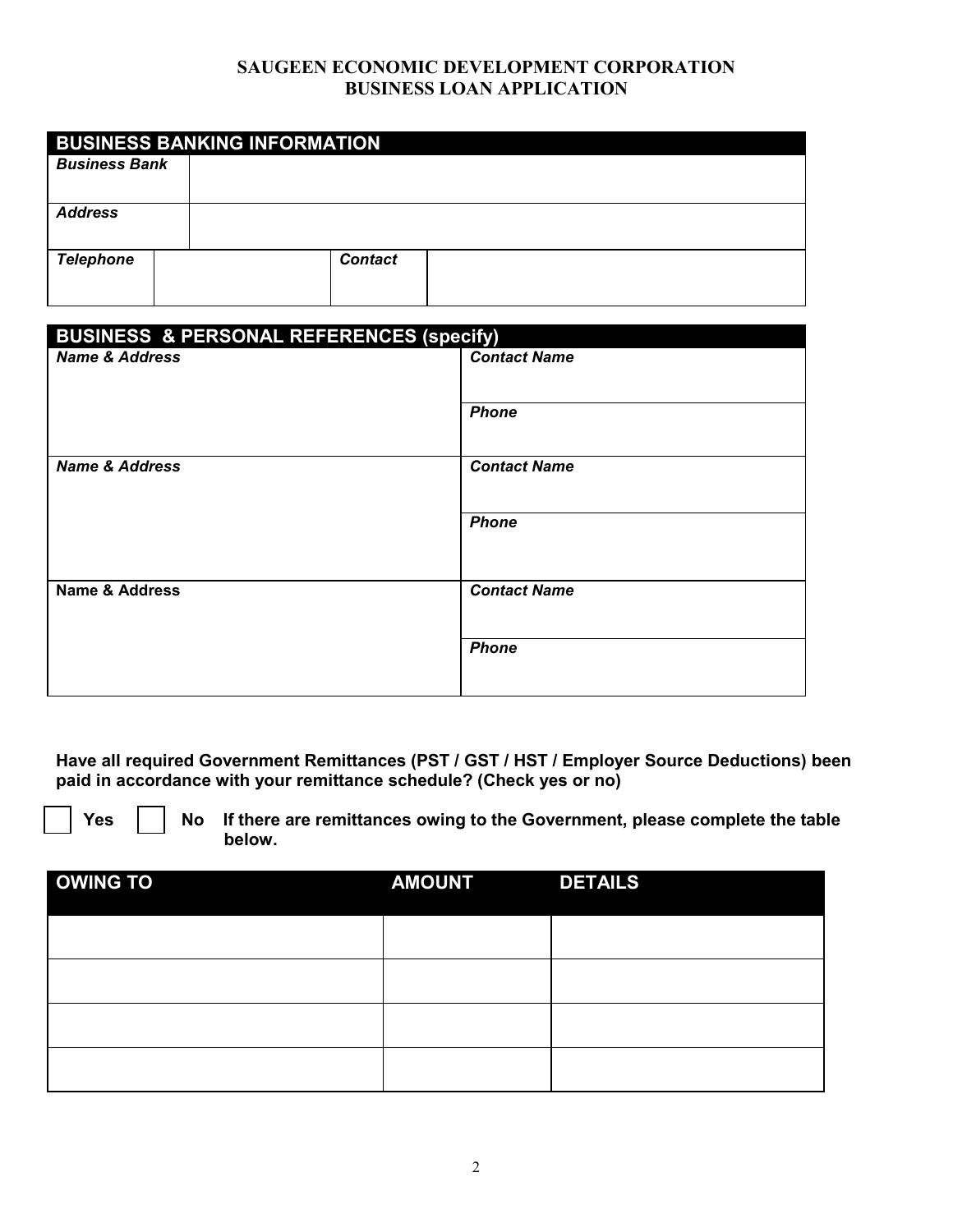|                                                                                                                                                                                                                                                                                                                                                                                                  |               |                                                                                                                             | <b>Amount</b>                                                                                                  |
|--------------------------------------------------------------------------------------------------------------------------------------------------------------------------------------------------------------------------------------------------------------------------------------------------------------------------------------------------------------------------------------------------|---------------|-----------------------------------------------------------------------------------------------------------------------------|----------------------------------------------------------------------------------------------------------------|
|                                                                                                                                                                                                                                                                                                                                                                                                  |               |                                                                                                                             | \$                                                                                                             |
|                                                                                                                                                                                                                                                                                                                                                                                                  |               |                                                                                                                             |                                                                                                                |
|                                                                                                                                                                                                                                                                                                                                                                                                  |               |                                                                                                                             |                                                                                                                |
|                                                                                                                                                                                                                                                                                                                                                                                                  |               |                                                                                                                             |                                                                                                                |
|                                                                                                                                                                                                                                                                                                                                                                                                  |               |                                                                                                                             |                                                                                                                |
|                                                                                                                                                                                                                                                                                                                                                                                                  |               |                                                                                                                             |                                                                                                                |
|                                                                                                                                                                                                                                                                                                                                                                                                  |               |                                                                                                                             | <b>TOTAL COST OF PROJECT   \$</b>                                                                              |
| <b>PROJECT FINANCING</b>                                                                                                                                                                                                                                                                                                                                                                         |               |                                                                                                                             |                                                                                                                |
|                                                                                                                                                                                                                                                                                                                                                                                                  | <b>Amount</b> |                                                                                                                             | <b>Amount</b>                                                                                                  |
| <b>APPLICANTS CONTRIBUTION</b>                                                                                                                                                                                                                                                                                                                                                                   | \$            | <b>SEDC LOAN</b>                                                                                                            | \$                                                                                                             |
| OTHER LENDER: _____________                                                                                                                                                                                                                                                                                                                                                                      | \$            | <b>OTHER SOURCE:</b>                                                                                                        | $\boldsymbol{\mathsf{s}}$                                                                                      |
|                                                                                                                                                                                                                                                                                                                                                                                                  |               |                                                                                                                             |                                                                                                                |
|                                                                                                                                                                                                                                                                                                                                                                                                  |               | <b>TOTAL PROJECT FINANCING</b>                                                                                              | \$                                                                                                             |
|                                                                                                                                                                                                                                                                                                                                                                                                  |               | *Total Project Financing should equal Total Cost of Project.                                                                |                                                                                                                |
| <b>Bank</b><br><b>Past/Existing SEDC Client</b><br><b>Brochure</b>                                                                                                                                                                                                                                                                                                                               |               | How did you hear about the SEDC? If a bank made a referral, please indicate which bank.<br><b>Newspaper</b><br><b>Email</b> | Other: and the contract of the contract of the contract of the contract of the contract of the contract of the |
|                                                                                                                                                                                                                                                                                                                                                                                                  |               |                                                                                                                             |                                                                                                                |
|                                                                                                                                                                                                                                                                                                                                                                                                  |               | Anticipated Repayment: ____________ years (maximum 5 years)                                                                 |                                                                                                                |
|                                                                                                                                                                                                                                                                                                                                                                                                  |               |                                                                                                                             |                                                                                                                |
|                                                                                                                                                                                                                                                                                                                                                                                                  | Full Time: #  | Part Time: #                                                                                                                |                                                                                                                |
|                                                                                                                                                                                                                                                                                                                                                                                                  |               |                                                                                                                             |                                                                                                                |
|                                                                                                                                                                                                                                                                                                                                                                                                  | Full Time: #  | Part Time: #                                                                                                                |                                                                                                                |
|                                                                                                                                                                                                                                                                                                                                                                                                  |               |                                                                                                                             |                                                                                                                |
|                                                                                                                                                                                                                                                                                                                                                                                                  |               |                                                                                                                             |                                                                                                                |
|                                                                                                                                                                                                                                                                                                                                                                                                  |               |                                                                                                                             |                                                                                                                |
| <b>Bank Name</b>                                                                                                                                                                                                                                                                                                                                                                                 |               | <b>Address</b>                                                                                                              | <b>Account Number</b>                                                                                          |
|                                                                                                                                                                                                                                                                                                                                                                                                  |               |                                                                                                                             |                                                                                                                |
|                                                                                                                                                                                                                                                                                                                                                                                                  |               |                                                                                                                             |                                                                                                                |
|                                                                                                                                                                                                                                                                                                                                                                                                  |               |                                                                                                                             |                                                                                                                |
|                                                                                                                                                                                                                                                                                                                                                                                                  |               |                                                                                                                             |                                                                                                                |
| <b>LOAN REQUEST</b><br>$\frac{1}{2}$<br>JOB MAINTENANCE AND JOB CREATION POTENTIAL<br>How many staff do you currently<br>employ (including yourself)?<br>How many staff do you expect to add<br>in the next 6 months as a result of<br>this loan application if any?<br>PLEASE LIST ALL THE FINANCIAL INSTITUTIONS WHERE YOU CURRENTLY HAVE<br>A BANK ACCOUNT.<br><b>NEXT OF KIN INFORMATION</b> |               |                                                                                                                             |                                                                                                                |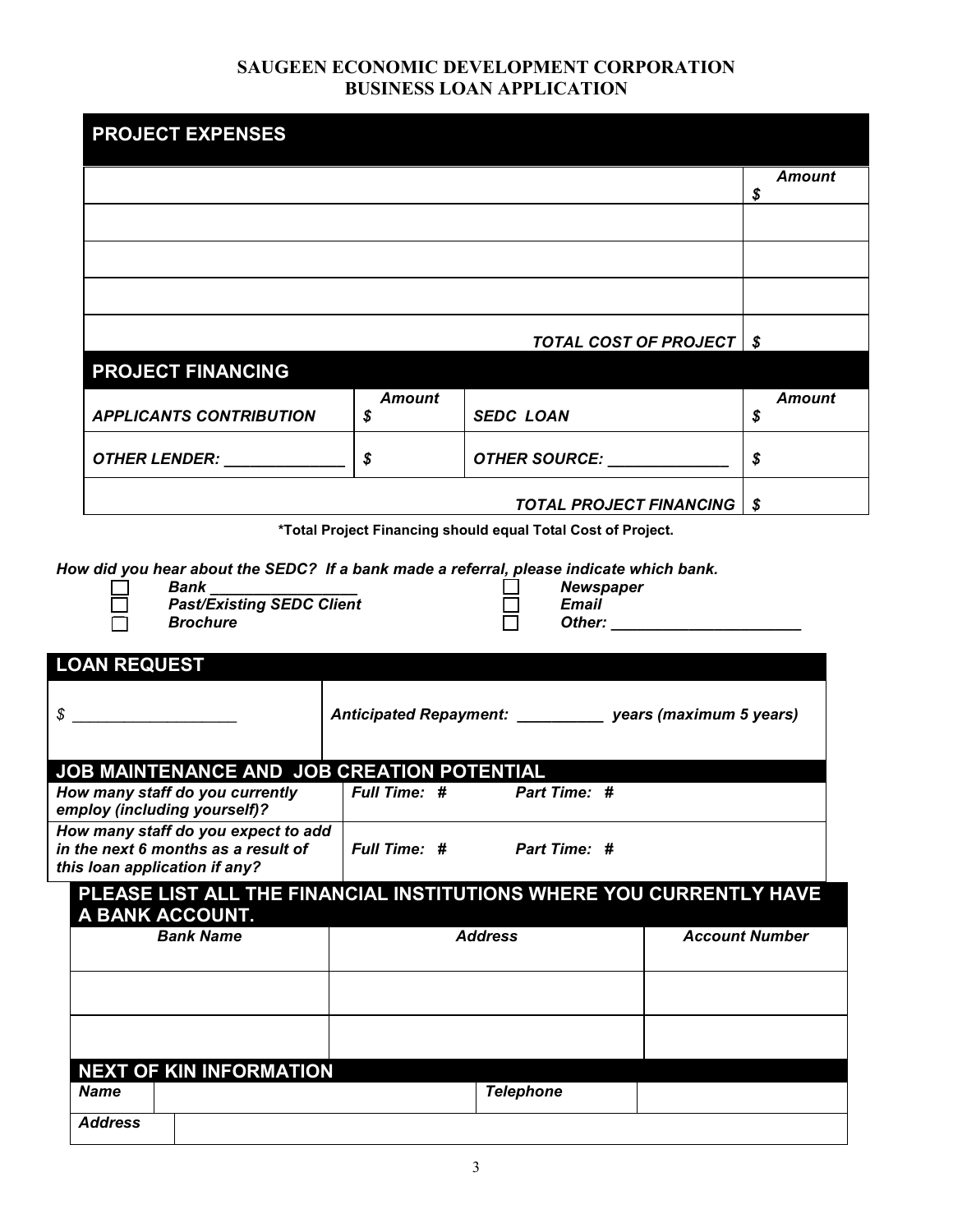# **PERSONAL FINANCIAL STATEMENT**

| PERSONAL INFORMATION                                                                                                                                                                                                           |                                                                          |                                                   |                                                                  |                                                                                                 |                                   |                                |                                  |
|--------------------------------------------------------------------------------------------------------------------------------------------------------------------------------------------------------------------------------|--------------------------------------------------------------------------|---------------------------------------------------|------------------------------------------------------------------|-------------------------------------------------------------------------------------------------|-----------------------------------|--------------------------------|----------------------------------|
| <b>First Name</b><br>Middle Name                                                                                                                                                                                               | Surname                                                                  |                                                   |                                                                  | SIN (optional)                                                                                  |                                   | Date of Birth                  |                                  |
| Home Address                                                                                                                                                                                                                   |                                                                          |                                                   | City                                                             |                                                                                                 | Province                          | Postal Code                    |                                  |
| Home Telephone                                                                                                                                                                                                                 | Residence                                                                | How long at present address<br>Yrs _______ Months |                                                                  |                                                                                                 |                                   |                                | No of Dependents                 |
| Occupation                                                                                                                                                                                                                     | Own I<br>Currently Employed by (include address):                        | Rent <b>Other</b>                                 |                                                                  |                                                                                                 | How long with employer?           |                                |                                  |
|                                                                                                                                                                                                                                |                                                                          |                                                   |                                                                  |                                                                                                 |                                   | _____Yrs ______Months          |                                  |
| Employers Phone No:                                                                                                                                                                                                            | <b>Marital Status</b>                                                    |                                                   |                                                                  | Have you ever declared bankruptcy?<br>Yes<br>No                                                 |                                   |                                | If YES, when?                    |
| Select all that apply (REQUIRED):                                                                                                                                                                                              | $\Box$ Indigenous $\Box$ Francophone<br>$\Box$ Persons with Disabilities |                                                   |                                                                  | $\Box$ Women $\Box$ Youth $\Box$ Social Enterprises<br>$\Box$ Visible Minorities $\Box$ LGBTQ2+ |                                   |                                |                                  |
| PERSONAL DATA ON SPOUSE OR GUARANTOR: Under the laws of Canada or the provinces your spouse may<br>have a legal interest obligation arising from your business dealings and may also have an interest in your personal assets. |                                                                          |                                                   |                                                                  |                                                                                                 |                                   |                                |                                  |
| Spouse's Name                                                                                                                                                                                                                  |                                                                          | Date of Birth                                     |                                                                  |                                                                                                 | S.I.N. Number (optional)          |                                |                                  |
| Spouse's Current Employer (include address)                                                                                                                                                                                    |                                                                          |                                                   |                                                                  | How long with employer?<br>$\frac{1}{2}$ Yrs. $\frac{1}{2}$ Mths                                | Spouse's Work Number              |                                |                                  |
| Occupation                                                                                                                                                                                                                     |                                                                          |                                                   | If YES, when?<br>Have you ever declared bankruptcy?<br>Yes<br>No |                                                                                                 |                                   |                                |                                  |
| Select all that apply (REQUIRED):                                                                                                                                                                                              | □ Indigenous □ Francophone<br>$\Box$ Persons with Disabilities           |                                                   |                                                                  | □ Women<br>$\Box$ Youth<br>$\square$ Visible Minorities                                         | □ Social Enterprises<br>□ LGBTQ2+ |                                |                                  |
| <b>ASSETS</b><br><b>List and Describe all Assets</b>                                                                                                                                                                           |                                                                          |                                                   |                                                                  | List credit cards, open lines of credit and other liabilities                                   | <b>LIABILITIES</b>                |                                |                                  |
|                                                                                                                                                                                                                                | <b>VALUE</b>                                                             |                                                   |                                                                  |                                                                                                 |                                   | <b>BALANCE</b><br><b>OWING</b> | <b>MONTHLY</b><br><b>PAYMENT</b> |
| Total Cash on hand                                                                                                                                                                                                             | \$                                                                       |                                                   |                                                                  | Bank Loans (itemize)                                                                            | \$                                |                                | \$                               |
| Automobile<br>Make<br>Model<br>Year                                                                                                                                                                                            |                                                                          |                                                   |                                                                  |                                                                                                 |                                   |                                |                                  |
| Automobile<br>Model<br>Year<br>Make                                                                                                                                                                                            |                                                                          |                                                   |                                                                  | Lines of Credit (itemize)                                                                       |                                   |                                |                                  |
| Accounts, Notes, Receivable (please<br>itemize)                                                                                                                                                                                |                                                                          |                                                   |                                                                  |                                                                                                 |                                   |                                |                                  |
| Total Real Estate Owned (see schedule A)                                                                                                                                                                                       |                                                                          |                                                   | (itemize)                                                        | Credit Cards/Leases                                                                             |                                   |                                |                                  |
| Investments                                                                                                                                                                                                                    |                                                                          |                                                   |                                                                  |                                                                                                 |                                   |                                |                                  |
| RRSP's                                                                                                                                                                                                                         |                                                                          |                                                   | A)                                                               | <b>Total Mortgages on Real</b><br>Estate owned (see Schedule                                    |                                   |                                |                                  |
| Recreational Equipment (itemize)                                                                                                                                                                                               |                                                                          |                                                   | itemize)                                                         | Other Obligations (Please                                                                       |                                   |                                |                                  |
|                                                                                                                                                                                                                                |                                                                          |                                                   |                                                                  | <b>TOTAL MONTHLY</b><br><b>PAYMENTS</b>                                                         |                                   |                                | \$                               |
| Other Assets (Household Goods, etc.)                                                                                                                                                                                           |                                                                          |                                                   |                                                                  | <b>TOTAL LIABILITIES (2)</b>                                                                    | \$                                |                                |                                  |
| <b>TOTAL ASSETS (1)</b>                                                                                                                                                                                                        | \$                                                                       |                                                   |                                                                  | <b>NET WORTH (1-2)</b>                                                                          | \$                                |                                |                                  |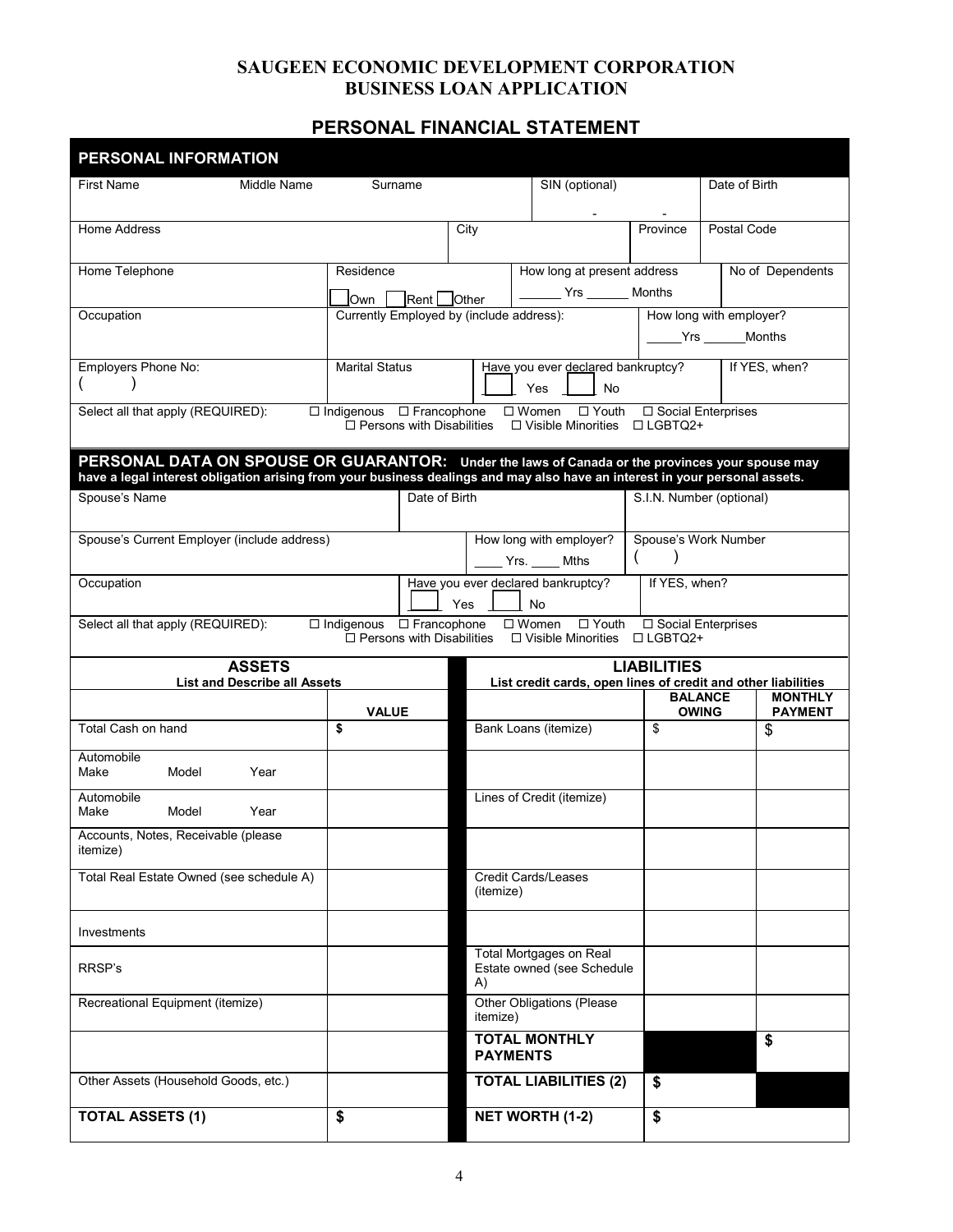| <b>GENERAL INFORMATION</b>                            |            |                                                                                           |
|-------------------------------------------------------|------------|-------------------------------------------------------------------------------------------|
| Have you ever had an asset repossessed? Yes           | <b>Nol</b> | Are you a party to any claims or lawsuits? Yes<br>l Nol                                   |
| Do you owe any taxes prior to the current year? Yes   | No         |                                                                                           |
| IF YES TO ANY QUESTION ABOVE, PLEASE PROVIDE DETAILS: |            |                                                                                           |
|                                                       |            |                                                                                           |
| <b>INCOME SOURCES</b>                                 |            | SUNDRY PERSONAL OBLIGATIONS                                                               |
| Your Current Gross Monthly Income                     | \$         | Do you have other obligations? (I.E. Co-signer, endorser, guarantor?)<br>Yes<br><b>No</b> |
| Your Spouse's Gross Monthly Income                    | \$         | If Yes, please provide details:                                                           |
| Monthly Rental Income (from Schedule A below)         | \$         |                                                                                           |
| Other Income (please itemize)                         | \$         |                                                                                           |
| <b>TOTAL</b>                                          | \$         |                                                                                           |

# **SCHEDULE A**

|                                      | (please provide details on your share of real estate owned)                                             | <b>REAL ESTATE OWNED</b> |                                                    |                                                  |
|--------------------------------------|---------------------------------------------------------------------------------------------------------|--------------------------|----------------------------------------------------|--------------------------------------------------|
| Address of Residence/Property Owned: |                                                                                                         |                          | Month/Year<br>Purchased                            |                                                  |
|                                      |                                                                                                         |                          | <b>Purchase Price</b>                              | \$                                               |
|                                      |                                                                                                         |                          | <b>Present Market</b><br>Value                     | \$                                               |
|                                      |                                                                                                         |                          | <b>Monthly Rental</b><br>Income<br>(if applicable) | \$                                               |
| Registered<br>Owner(s)               |                                                                                                         | % Owned                  | Annual Property Taxes: \$                          |                                                  |
|                                      |                                                                                                         |                          |                                                    | Are property taxes included in Mortgage payment? |
|                                      |                                                                                                         |                          | $Yes \quad No \quad \boxed{\qquad}$                |                                                  |
|                                      | Name & Address of First Mortgage Holder:                                                                |                          | Name & Address of Second Mortgage Holder:          |                                                  |
|                                      | Balance of First Mortgage: \$                                                                           |                          |                                                    |                                                  |
|                                      | Monthly Payment: \$                                                                                     |                          |                                                    | Monthly Payment: \$                              |
|                                      | If additional property is owned, please attach details as indicated above and expenses (if applicable). |                          |                                                    |                                                  |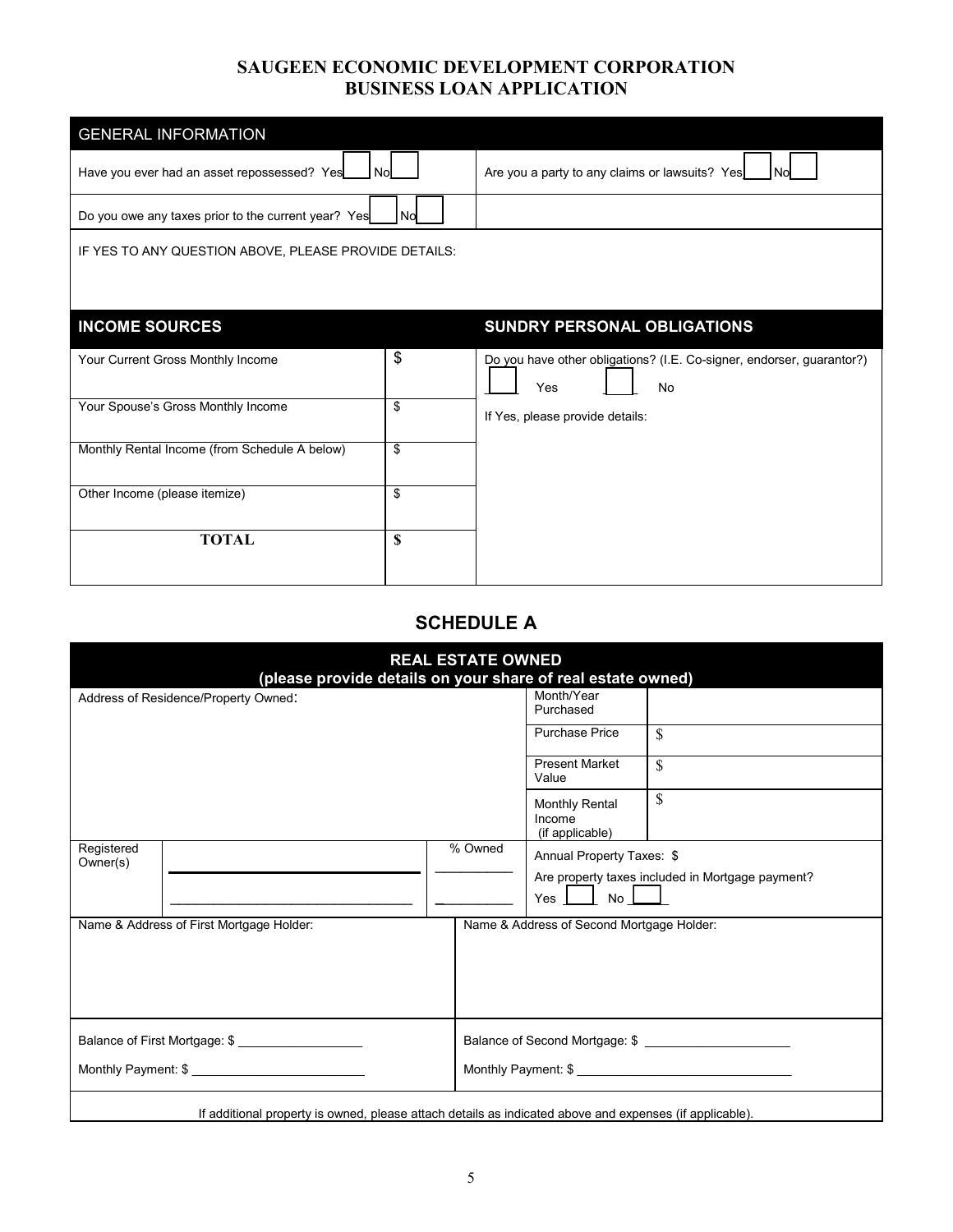## DISCLOSURE AND RELEASE STATEMENT

- To: Saugeen Economic Development Corporation (the "Corporation")
- 1. I, hereby certify that the information in this Statement of Personal Assets and Liabilities is a complete and true declaration. The property values shown above are the fair market values of the properties and the amount of debts is the total potential indebtedness (inclusive of any other loans, credit cards, or other debts for which I have signed as a guarantor).
- 2. I confirm that if any statement I have made herein or in accompanying materials proves to be incorrect in any way, I shall notify the Corporation immediately.
- 3. I authorize the Corporation to obtain personal credit information about me from any source. By executing this statement, I acknowledge as notice in writing, the Corporation's intent to obtain this information and I authorize each source to provide this information to the Corporation.
- 4. I understand and agree that in order to perform a credit investigation, I need not provide my Social Insurance Number ("SIN") if I can provide alternative identification that is acceptable to the credit reporting agencies. If I do provide my SIN, I consent to the Corporation using this information for the limited purpose of performing a credit investigation.
- 5. I authorize the Corporation to retain this Statement of Personal Assets and Liabilities and any financial records, credit and reference reports for the Corporation's records and reporting to the Federal Development Agency of Southern Ontario (FedDev), who oversees the Community Futures Program.
- 6. I confirm receipt of the Corporation's Privacy Statement and understand and consent to the Corporation collecting, using, retaining and disclosing the information contained in this Statement of Personal Assets and Liabilities for the limited purpose of determining my eligibility for financing as is required by law, and by the Government of Canada. I understand that the Corporation will handle my personal information in strict confidence in accordance with Federal privacy law as set out in the Corporation's Privacy Policy. If I have any questions or concerns about the management of my information, I may refer to the Privacy Policy, available at www.centreforbusiness.ca or contact the Chief Privacy Officer.
- 7. I understand and agree that my Personal Financial information may be, at any time throughout the application and/or approval process, disclosed to any co-applicant, spouse, partner or guarantor of this loan application.

| Yes | am currently the subject of litigation before a court, tribunal, government board or agency, or there is a                                   |
|-----|----------------------------------------------------------------------------------------------------------------------------------------------|
| No  | threat of such litigation. There are unexecuted judgment(s) registered against me, such as:                                                  |
|     | I have made an assignment or have been petitioned into bankruptcy; there are writs registered against my<br>name. If yes, provide details: - |

I certify that I am a Canadian Citizen or Landed Immigrant.

DATED, AT\_\_\_\_\_\_\_\_\_\_\_\_\_\_\_\_\_\_\_\_\_\_\_\_\_\_\_\_\_\_\_\_\_, THIS\_\_\_\_\_\_\_\_ DAY OF\_\_\_\_\_\_\_\_\_\_\_\_\_\_\_\_\_\_\_\_, 20\_\_\_\_. \_\_\_\_\_\_\_\_ Select Month:

Witness Signature Signature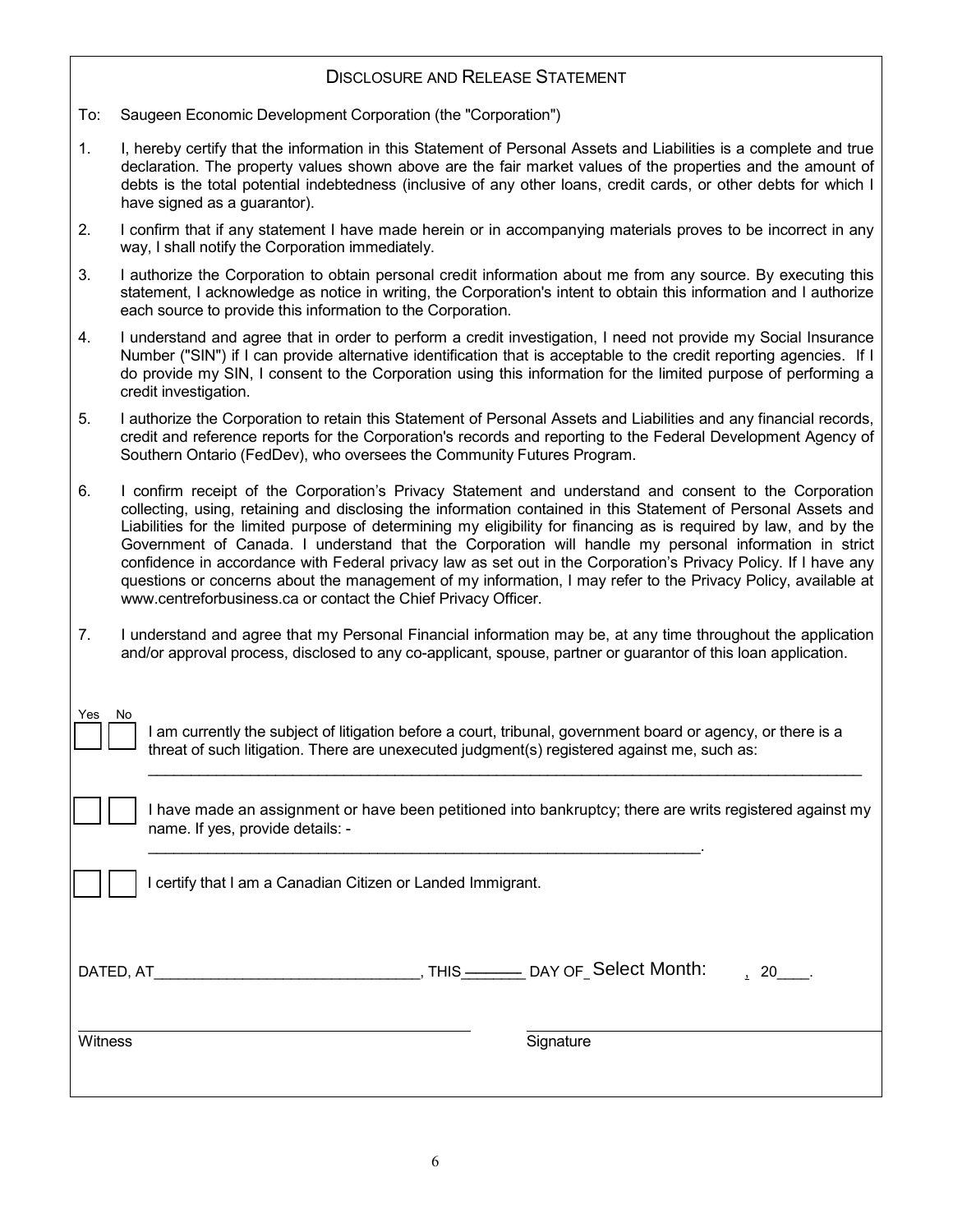#### **THE APPLICANT UNDERSTANDS AND AGREES**:

(a) That the Applicant will be responsible for payment of all charges relative to preparation, execution and registration of such documents as may be required by the Corporation or its solicitors, in the event this application is approved. Such fees will be deducted from any monies advanced to the undersigned.

(b) That the terms and conditions of any financing which may be authorized will be set forth in an Approval Letter, for agreement and acceptance by the Applicant;

(c) That the statements made herein are for the express purpose of obtaining financing from the Corporation and are to the best of the Applicant's knowledge and belief true and correct. The Applicant understands that additional information in support of this application must be supplied to the Corporation, if requested, before adequate consideration can be given to this application. The Applicant realizes that any present or future indebtedness of the Applicant, or the Applicant's business, to the Corporation may become due and payable if any information provided by the Applicant to the Corporation proves to be inaccurate or incomplete;

(d) That in applying for this financing and, in the event that the Corporation approves such application, the Applicant's personal and confidential business information will be requested from the Applicant and/or collected from third parties that have information about the Applicant's business and personal financial status for the purposes of determining the Applicant's eligibility for financing and reporting to the Government of Canada..

#### **DISCLOSURE, RELEASE AND WAIVER OF LIABILITY**

(a) The Applicant acknowledges that he or she approached the Corporation to obtain information about business and has, or is preparing a business plan.

(b) The Applicant acknowledges that he or she is solely responsible for the success or failure of his/her business, and that any information which is provided to the Applicant by representatives of the Corporation is for the Applicant's understanding only. It is the Applicant's responsibility to verify the accuracy of such information or to seek additional information concerning any aspects of the Applicant's proposed business.

(c) The Applicant further agrees to hold the Corporation harmless and hereby releases and discharges the Corporation from any actions, damages, claims or demands which may arise, directly or indirectly, as a result of any act or omission by the Corporation in providing information to the Applicant, and to indemnify the Corporation from any such actions, damages, claims or demands which might be suffered by the Applicant's business or any guarantor in connection with any such information.

#### **COLLECTION, USE, AND DISCLOSURE OF PERSONAL AND BUSINESS INFORMATION**

(a) The Applicant acknowledges that, as the operation of the Corporation is financially supported by the Government of Canada, through the Federal Development Agency of Southern Ontario (FedDev), representatives of FedDev are permitted access to the files of the Corporation for monitoring and evaluation purposes and that the Applicant may be contacted by representatives of FedDev and that, such information as is acquired by the FedDev will be treated as confidential.

(b) The Applicant acknowledges receipt of the Corporation's *Privacy Statement* and hereby consents to his or her personal and business information being collected, used, retained, and disclosed by the Corporation for the limited purposes as set out above. The Applicant further understands that under Federal privacy law, he or she has access to the information held by the Corporation and knows to refer to the Corporation's *Privacy Policy* or contact the Chief Privacy Officer if a question or concern arises about the handling of the Applicant's personal information.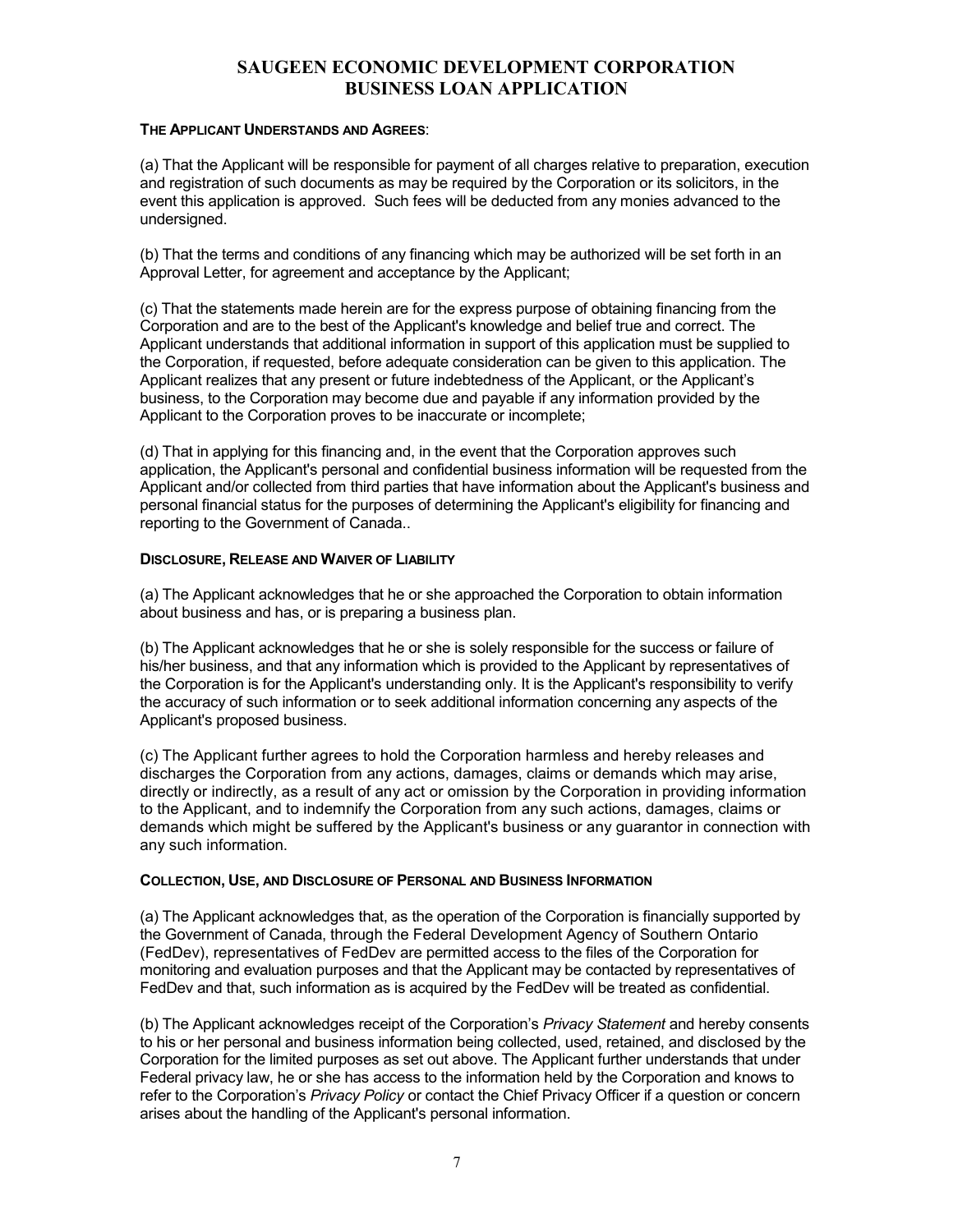(c) The Applicant further understands and consents to the Corporation publicizing the Applicant's business venture if the Applicant is successful in obtaining financing from the Corporation, which may or may not include personal information such as the name, business name and photo of the Applicant.

| <b>DATED</b><br>аt | this | $\mathcal{F}$ Select Month:<br>day of | 2C<br>∠⊾ |  |
|--------------------|------|---------------------------------------|----------|--|
|                    |      |                                       |          |  |

*(Name of Witness)(Guarantor)*

(*Name of Applicant)*

 $\overline{\phantom{a}}$ 

*(Signature of Witness)(Guarantor) (Signature of Applicant)*

**Please note:** If your business is other than a sole proprietorship; all partners or shareholders and their spouses are required to submit a separate Personal Financial Statement. Additional copies are available at the office.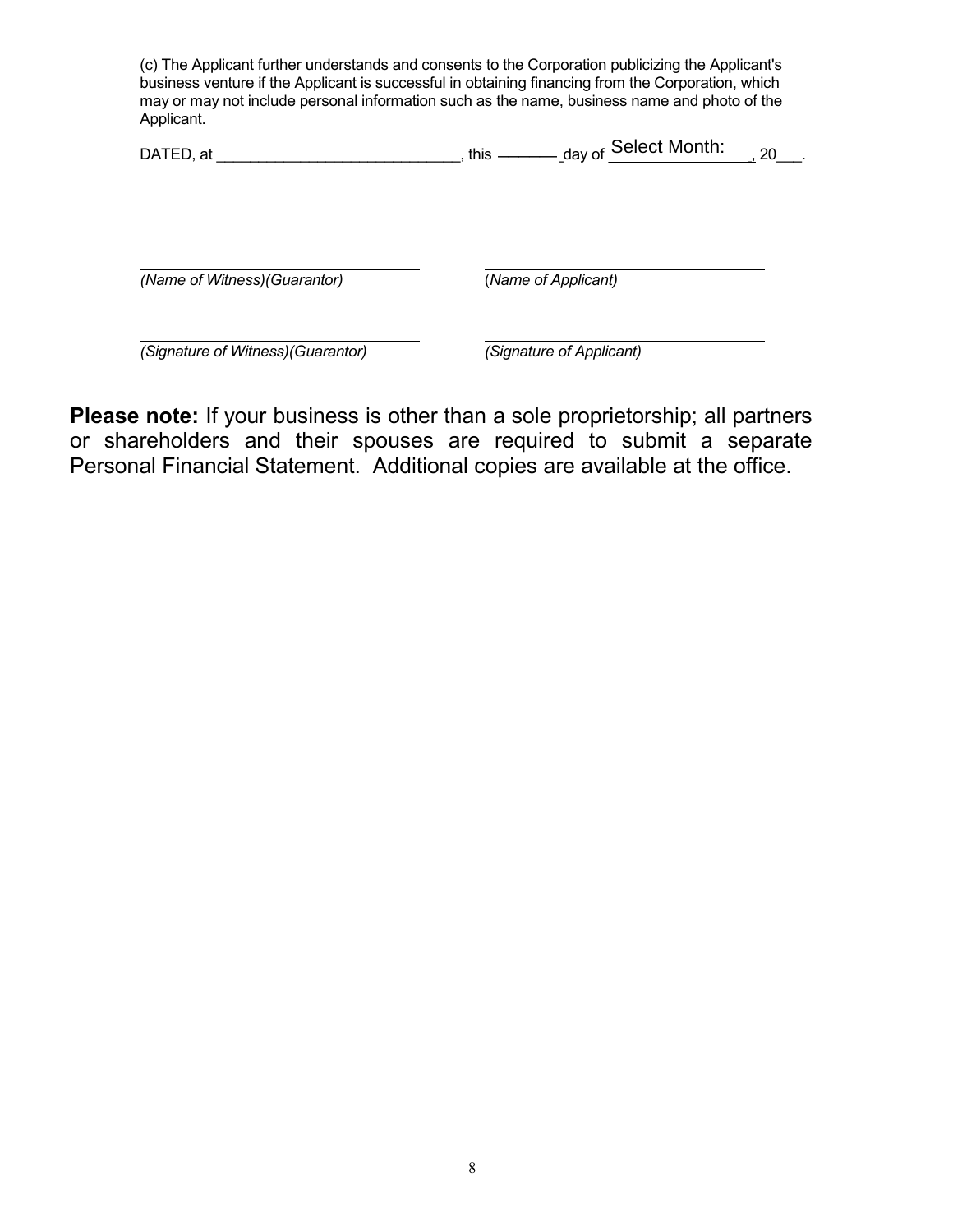# **PRIVACY STATEMENT**

### *INTRODUCTION*

The Saugeen Economic Development Corporation (SEDC) is a federally-supported not-for-profit community organization with a volunteer Board of Directors and professional staff whose purpose is to support community economic development and small business growth through business loans or loan guarantees.

SEDC's privacy policies and procedures that have been developed to comply with Canada's *Personal Information Protection and Electronic Documents Act* ("*PIPEDA*"). *PIPEDA* sets out rules for the collection, use and disclosure of a client's or customer's personal information, as well as safeguarding that information in the course of commercial activity as defined in the legislation.

### *WHAT IS "PERSONAL INFORMATION"*

Under *PIPEDA,* "Personal Information" means any information that is identifiable to an individual, including name, address, telephone number, Social Insurance Number, and date of birth. It also includes, but is not limited to, other information relating to identity, such as, nationality, gender, marital status, financial information and credit history.

### *PURPOSES FOR PERSONAL INFORMATION*

The SEDC collects only that personal information required to assess a prospective applicant's eligibility for financial assistance, as well as to report to the Federal Economic Development Agency for Southern Ontario, the federal department that administers the Community Futures Program in Southern Ontario.

### *CONSENT*

At the time of completing a loan application, the express, written consent of the individual applicant will be sought for the collection, use, retention and disclosure of their personal information for the purposes set out in the SEDC's privacy policy.

An applicant may choose not to provide some or all of the personal information requested, but if the SEDC is unable to collect sufficient information to validate a financing request, the application for financing may be turned down.

## *ACCURACY*

The SEDC endeavours to ensure that all personal information in active files is accurate, current and complete. When a client notifies the SEDC that his or her personal information requires correction or updating, the necessary changes will be made. Information contained in closed files is not updated.

### *LIMITING USE, RETENTION & DISCLOSURE*

The SEDC uses and retains personal information for only those purposes to which the individual has consented.

Personal information will be disclosed to only those SEDC employees, volunteer members of committees and/or Board of Directors that need to know the information for the purposes set out in the SEDC Privacy Policy.

## *SAFEGUARDS*

The SEDC utilizes a number of physical, organizational and technological measures to safeguard personal information from unauthorized access or inadvertent disclosure in accordance with its *Information Security, Retention and Destruction Policy*, including but not limited to:

#### Physical

Active files are stored in locked filing cabinets located in work areas restricted to the SEDC employees and authorized volunteers. Closed files are stored in locked cabinets for a period of seven years, after which, the information is shredded prior to disposal.

### Organizational

The SEDC employees, volunteers, and third party service providers sign confidentiality agreements binding them to safeguarding the confidentiality of personal information to which they have access.